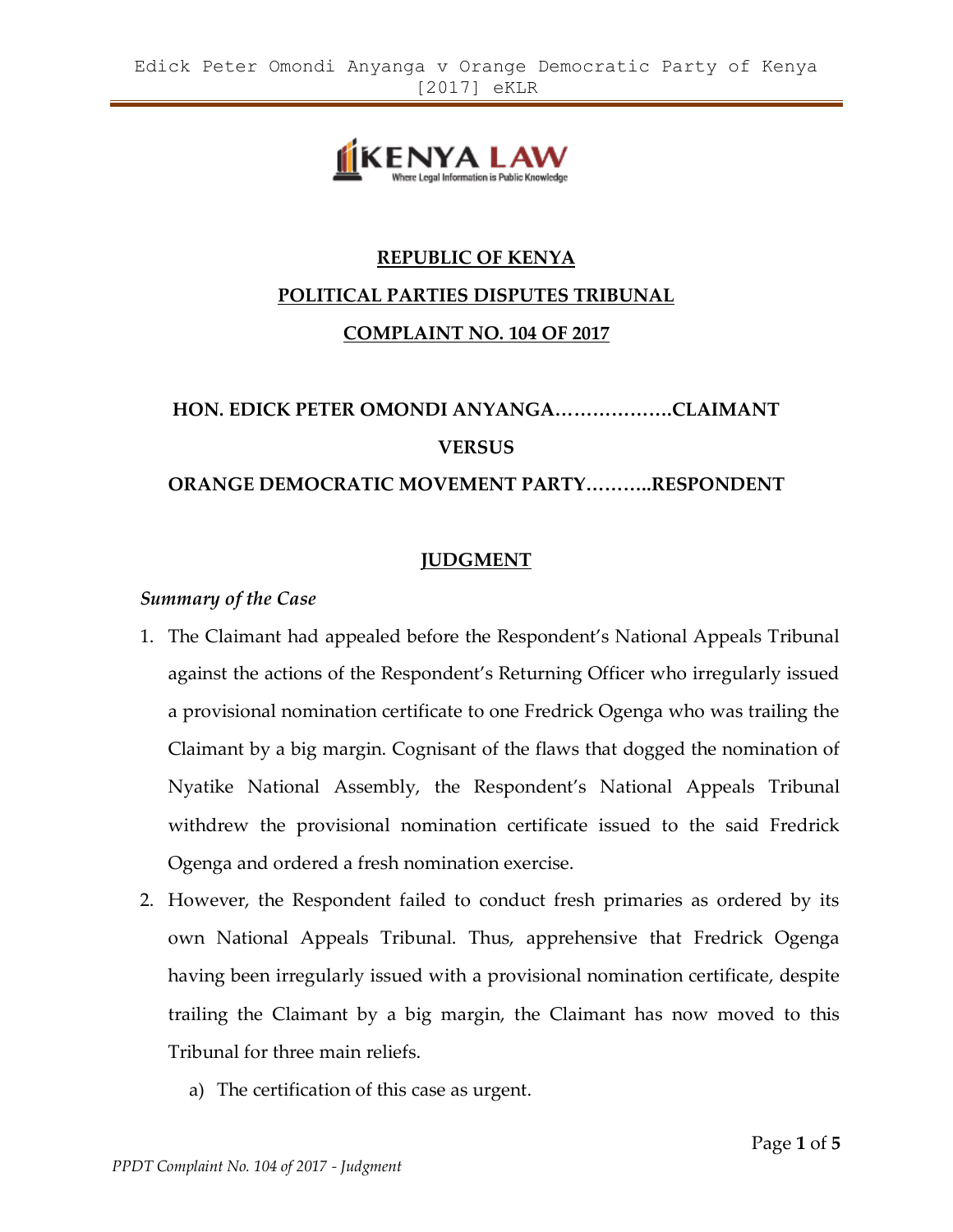- b) That the Respondent be restrained from issuing nomination certificate for the position of Member of National Assembly, Nyatike Constituency pending the hearing and determination of this matter.
- c) That the Respondent be restrained from submitting the name of any person, other than the Claimant, to the IEBC as the duly nominated candidate for the position of Member of National Assembly, Nyatike Constituency pending the hearing and determination of this matter.
- 3. When the Notice of Motion, seeking for the above prayers, was placed before this Tribunal on the  $6<sup>th</sup>$  May 2017, the Tribunal granted prayer (a) and ordered the service of the same upon the Respondent and the Interested Party, Mr. Fredrick Ogenga by substituted means. Come the  $8<sup>th</sup>$  May 2017, both parties, by consent, were ordered to exchange their skeleton by 10am on 9<sup>th</sup> May 2017. However, it was only the Claimant who complied and filed his submissions; the Respondent and the Interested Party did not. This left the Tribunal without an option except to proceed and determine this matter in consideration of the strict timelines for nominations on  $10<sup>th</sup>$  May 2017.

#### *Issues for Determination*

4. The main issue for determination in this case is, what appropriate reliefs should be given to the Claimant by this Tribunal in light of the failure of the Respondent to comply with the orders of its own National Appeals Tribunal?

## *Analysis*

5. Available on the Tribunal's records are the Claimant's bundle of documents, namely a Notice of Motion filed under a certificate of urgency and supported by the affidavit of Hon. Edick Peter Omondi Anyanga, the Claimant's appeal the Respondent's National Appeals Tribunal, the decision of Respondent's National Appeals Tribunal, complaint and the Claimant's submissions. Also available on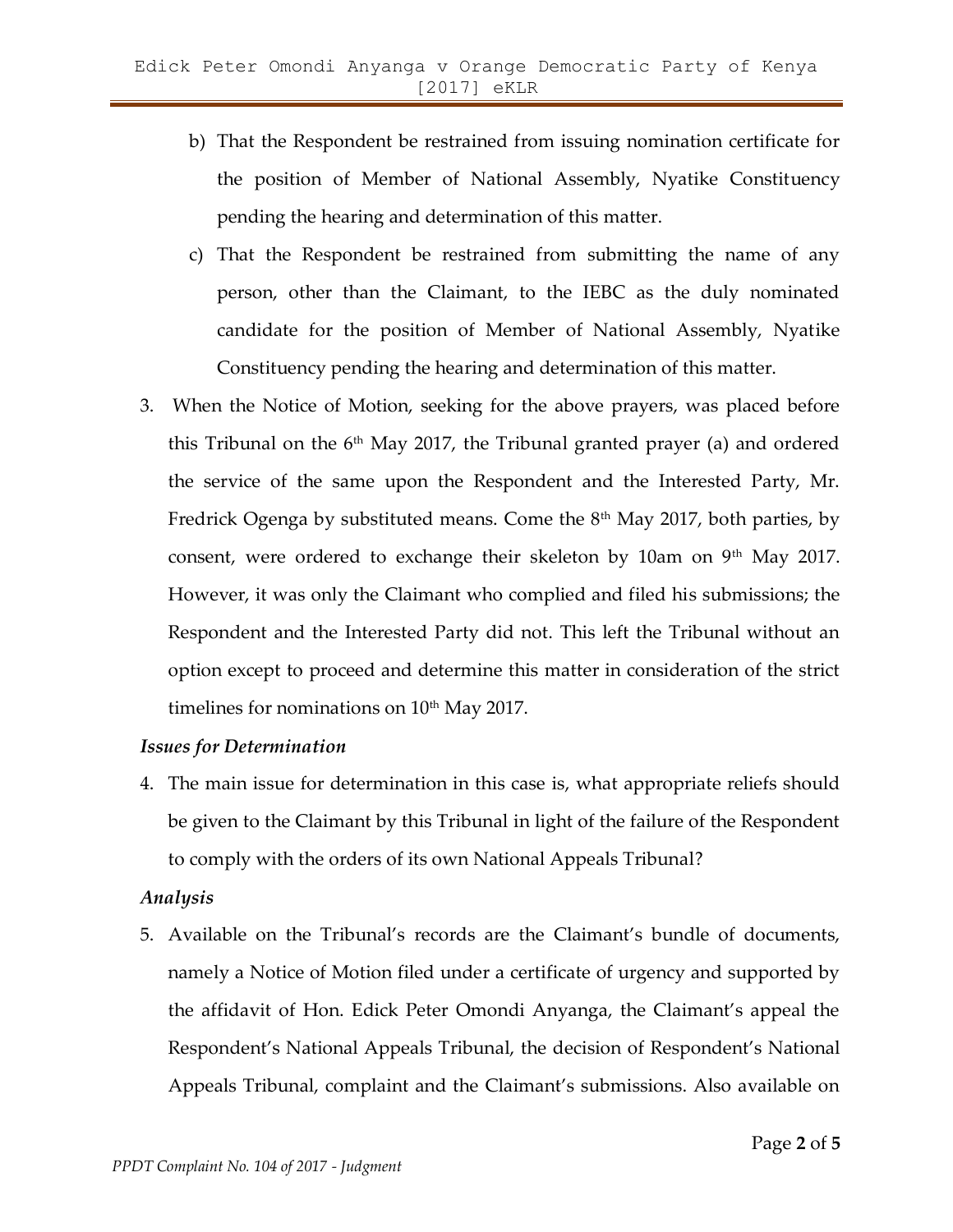record is the Tribunal's order dated 7<sup>th</sup> May 2017. However, neither the Respondent nor the Interested Party have replied or responded to the complaint.

- 6. From our analysis of these documents and in particular the Respondent's own ruling, this Tribunal has found that the Respondent disobeyed the orders of its National Appeals Tribunal when it failed to hold afresh the nomination exercise for Nyatike Member of National Assembly because they were flawed. The Respondent's Tribunal also withdrew the provisional nomination certificate given to Fredrick Ogenga. However, the Respondent did not do as ordered.
- 7. That being so, this Tribunal hold the view that the actions of the Respondent are unjustified in the circumstances and flies on the face of clear constitutional provisions on the individual's right to political choice.
- 8. Article 38 of the Constitution of Kenya, 2010, guarantees the right of every citizen to make political choices, which includes the rights to form and participate in the activities of a political party. In this regard, one has the right to take part in a free, fair and regular elections based on universal suffrage and the free expression of will to vie for any office of any political party to which such a person is a member.
- 9. To this end, Article 91 (1) (d) of the Constitution specifically obligates political parties in Kenya to abide by the democratic principles of good governance, promote and practice democracy through regular, fair and free elections within the party. These, to our interpretation, meant that the Respondent ought to have made a proper determination of the issue at hand and accorded justice to nomination candidates contesting for the position of Member of National Assembly, Nyatike Constituency.
- 10. For this reason, this Tribunal has noted from the unchallenged evidence of the Claimant that the Claimant had garnered 6,970 votes against 3,120 votes for the